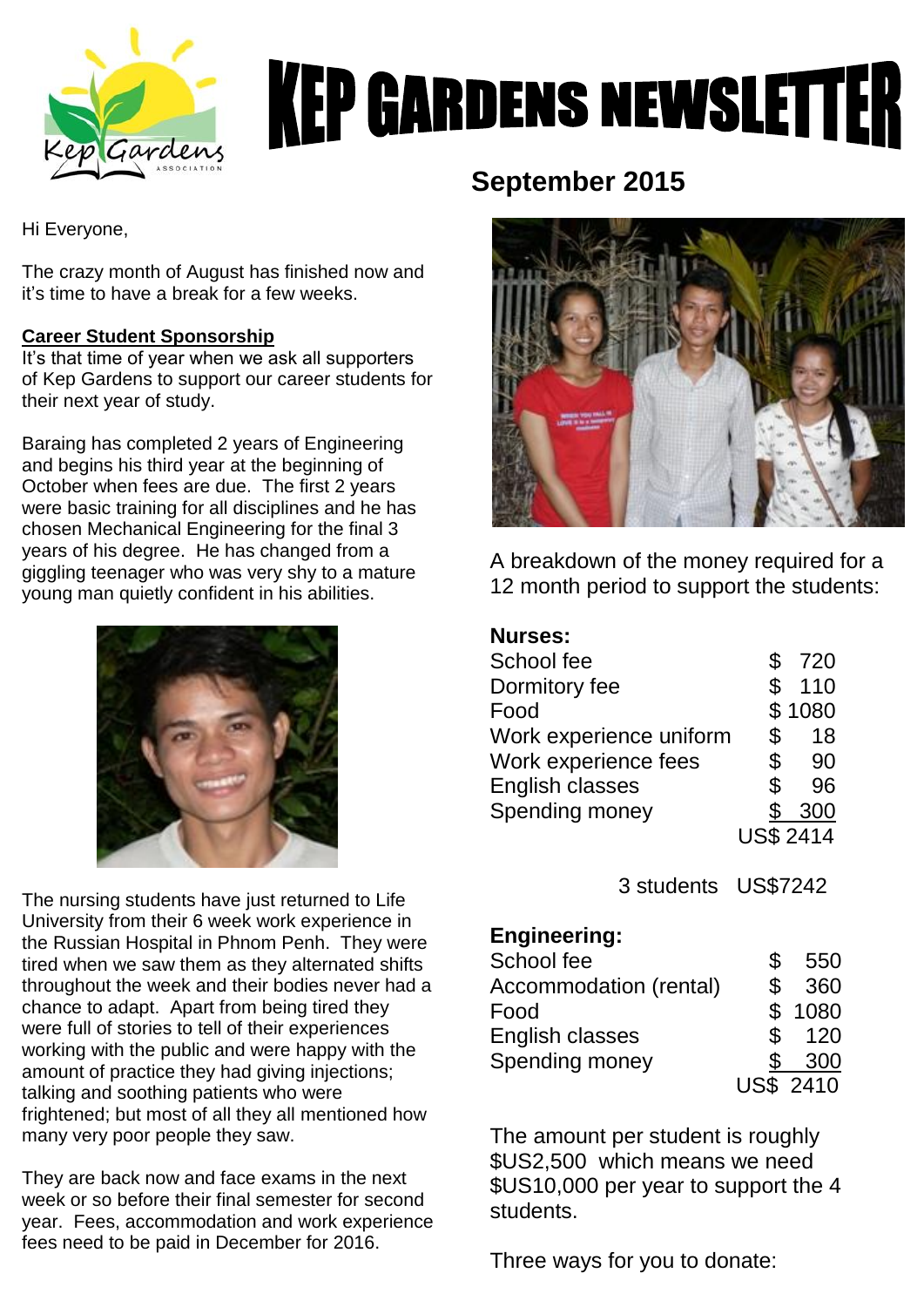# 1) Australian bank account

Bank: Commonwealth Bank Account Name: Kep Gardens BSB: 06 5116 Account No: 10158168 Please use "student" as the subject when you transfer.

2) Paypal account which can be found on our website [kepgardens.com.](http://www.kepgardens.com/) Once again, please use "student" as the subject when you transfer.

# 3) overseas transfer

Bank: Acleda Bank Plc Account Name: Kep Gardens Association Account No: 0700-20-985580-1 Swift No: ACLBKHPP Again, please use "student" as the subject when you transfer.

Thank you very much in anticipation of your help and support.

# **Maths and Khmer Literataure Classes**

Two of our older students who are teachers are helping the younger ones. Sarak is holding maths classes for Year 10 students in the library every evening for ½ an hour. Dulalim also teaches the Year 12 students Khmer Literature on a Sunday afternoon. Both classes were started at the students' request. If only we had the funds to hire some high school teachers out of hours all year round, it would help the kids tremendously!! Can't do everything I suppose but part of me says "Why not"!





*Facebook web address for Kep Gardens*

# [facebook.com/kepgardens](https://www.facebook.com/kepgardens)

#### **Birthday**

I had a couple of lovely surprises for my birthday. Two parties! One with Class 4 on the Friday night and one with Class 3 on the Sunday night. Very thoughtful of the students.



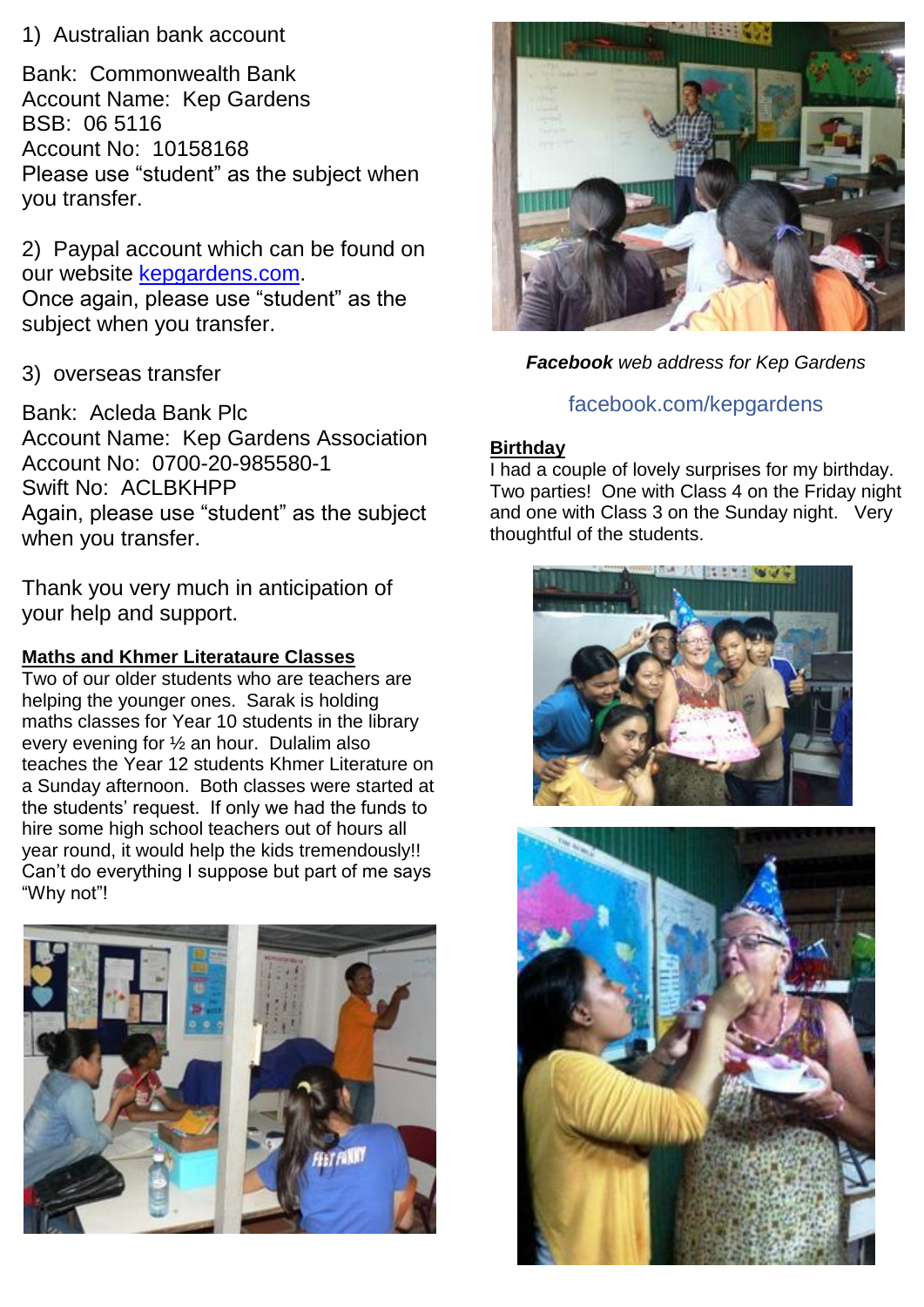#### **Child Safe Workshop**

We organized a workshop at Kep Gardens for all of our staff to attend. As our staff is around the children every day we thought it important that they learnt about the Child Safe Network. I had a day off as it was all in Khmer but everyone said they learnt a lot of things that they didn't know before. The next step is to consider whether a workshop would attract attention in the village and be worthwhile for the people.



#### **Messy**

Another dog needing a home has been added to our pack. Called Messy as when you look at her you think "What a mess!" She was being mistreated and brought to Andrew to look after so back she came to Kep Gardens. Feisty little thing, chases the geese and barks at people even though she is so tiny. She doesn't seem to be growing much so I think that maybe she will always be small. Coca died of a snake bite a couple of months ago, Spare Dog died quite awhile ago at her own house and with Fido off looking after his girlfriend at the moment we only have 3 dogs around which is quite enough.



What a time for the camera to break down. So much happening in August and no pictures. I have managed to get these from others.

#### **World Mapping**

We had 4 World Mapping groups this year, the last one at the beginning of August. Two of the groups were lucky with the weather but two of them ended up staying in Kep and travelling to Kep Gardens each day. The last group arrived in the middle of a big storm! Thank you to the groups for their enthusiasm reading and talking to the students in different classes. Nothing can beat a one- on-one situation!

The planter boxes built so far with the help of World Mapping are all planted out with vegetables. Looking forward to actually eating something from our own vegetable garden!



These are yellow bush beans. We have okra, red beetroot, gold coin onions, amazing" cauliflower and easter egg radishes growing. Hope we actually get to eat some!

We have 3 goose eggs but I doubt whether there will be any goslings. Both geese are young.

*Bye, bye to Tobias, the BeMore co-ordinator in Kampot. He has returned to Holland. Thanks Tobias for your interest in Kep Gardens and your care of our volunteers. Hallo, to Simone who we haven't seen much of due to lack of volunteers but hopefully we will work together more in the near future.*

This photo shows us packed up to attend a sports day – about 13 in here I think.